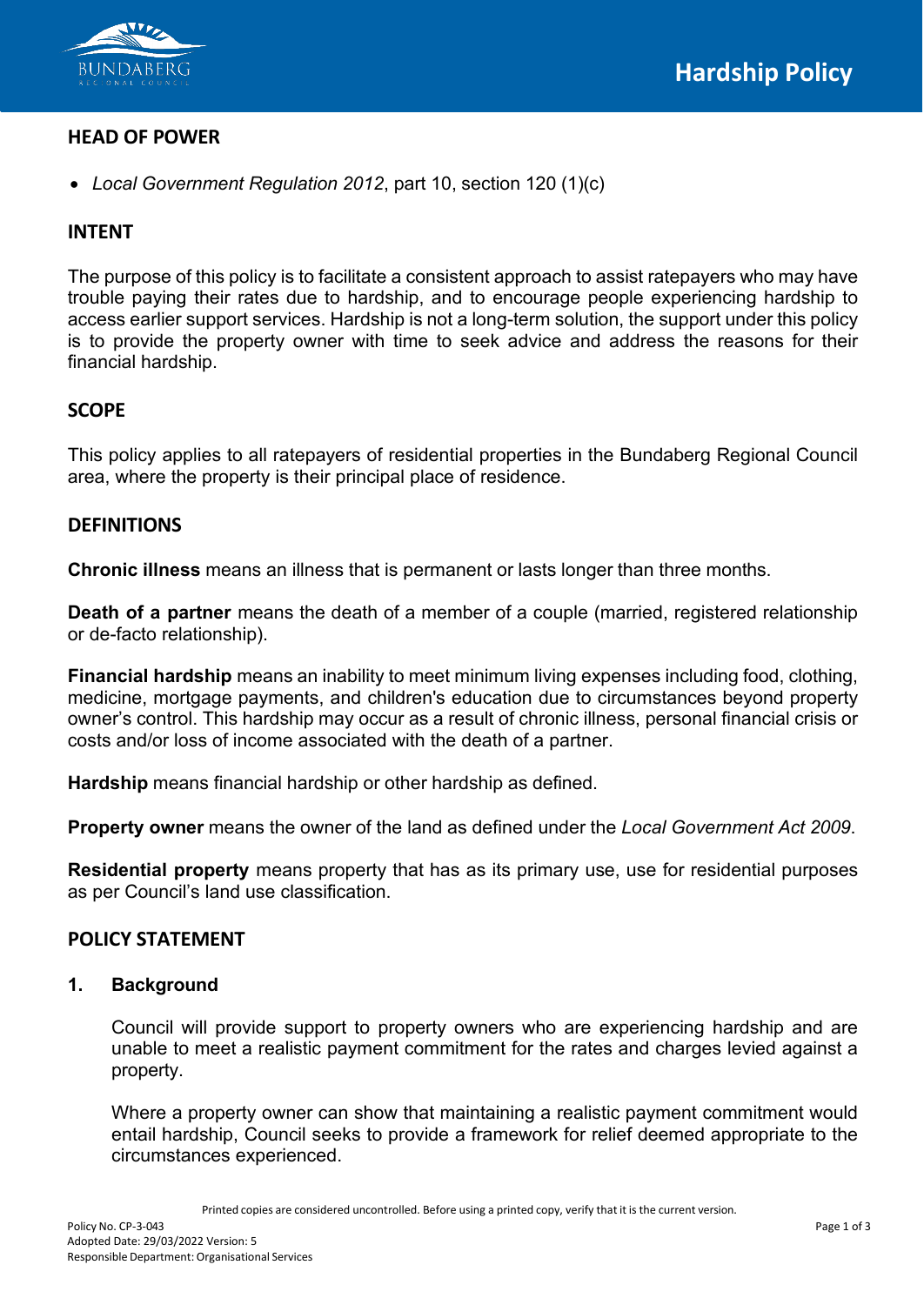



Hardship relief provided under this policy does not forgo Council's normal debt recovery action, including Council's ability to sell land for arrears of rates, with the exception of approved relief as described in Section 3.

# **2. Criteria for providing relief**

Council will only consider an application for rates and charges relief under this policy on a residential property where:

- it is the property owner's principal place of residence.
- no commercial benefit is derived from the property.
- net assets in cash investments, shares, other property, etc. of less than \$10,000.
- the property owner is unable to maintain payment commitments in accordance with Council's Rates Recovery Policy.
- the property owner is experiencing hardship such as:
	- $\circ$  less than two weeks of available funds equivalent to the maximum rate of income support payment provided by Services Australia for Crisis Payments (evidence must be provided by the Services Australia); or
	- o suffering from a chronic or terminal illness which prevents them from seeking employment and reduces their income (evidence must be provided from medical practitioner or hospital facility); or
	- o unexpected expenses incurred and reduction or loss of family income as a result of the death of a partner.
- An application is made to Council for the relief of rates and charges by the property owner.
- The application must demonstrate severe and/or unusual hardship.
- The applicant will need to seek independent financial advice and submit a budget from a registered financial counsellor demonstrating they are in hardship (except in the case of chronic or terminal illness). The National Debt Helpline provide a free service.

# **3. Types of relief which may be applied**

The Chief Executive Officer, or delegate stated in section 5, may approve a hardship relief period to a property owner:

- for time to make payment;
- free of interest charges; and
- free from active debt recovery action.

The hardship relief period will be determined on a case-by-case basis, dependent on the circumstances of the hardship, and generally within the next due date period.

Council may grant a concession if it is satisfied that the payment of rates or charges will cause hardship to the landowner<sup>1</sup>. Council has determined it will grant such a concession for rates and charges relief as set out in this policy.

Council will continue with normal debt recovery action, including the application of interest, and legal charges where applicable, at the end of the hardship relief period for debts outstanding.

Printed copies are considered uncontrolled. Before using a printed copy, verify that it is the current version.

<span id="page-1-0"></span><sup>1</sup> section 120(1)(c) of the *Local Government Regulation 2012*